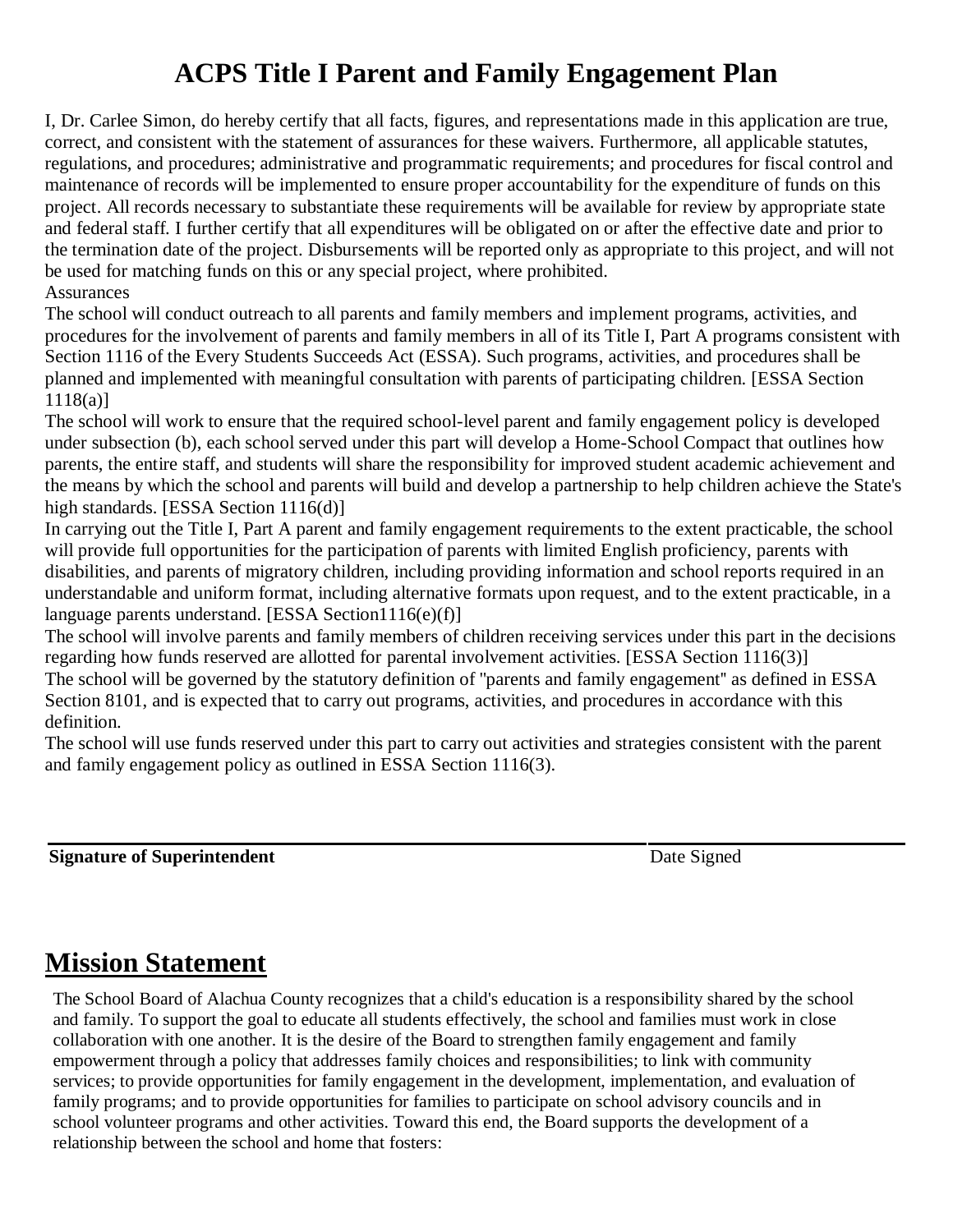- a. Communication between the home and school on a regular and on-going basis;
- b. Families playing an integral role in increasing student academic achievement;
- c. A welcoming environment for families at school, and their support and assistance being actively encouraged; including participation in school advisory councils and PTA;
- d. A set of clear expectations of good student behavior, attendance, and academic performance.
- e. The Parent Academy and the mobile Parent Academy bus is a resource to empower families. This will encompass utilizing and forming partnerships with community resources, healthcare providers and social services to strengthen school programs, family practices, parent training/education and student learning.

### **Engagement of Families**

The District will involve parents and families in the planning review, and improvement of Title I programs including family engagement and in the decisions regarding how funds for family engagement will be used by including parents and families in the development and annual review of:

- School-wide Improvement Process
- The District Parent and Family Engagement Plan
- How the funds reserved for Parent and Family Engagement will be spent

Title I families will be invited to School Improvement, Family Engagement Activities, and Input Meetings through notices, personal and written contacts, school marquee announcements, posters, Sky Alert messages, and website postings, to: identify goals, discuss funding allocations and decisions regarding district parent and family engagement activities.

School-based Title I Annual Meetings are held at the start of the school year, conducted by the school Principal and Title I staff, to inform families of their school's participation in the development of the Parent and Family Engagement Plan and their right to be involved. Families are also encouraged to participate in school meetings by the Title I letter contained in the Parents' Rights packet distributed at the beginning of school.

School level Parent and Family Engagement meetings are convened in the Spring of each year where focus groups discuss activities and funding, identifying goals and objectives, review input collected through written surveys, and minutes from school level SAC or Parent/Families Input Meetings. The District Parent and Family Engagement Committee uses the activity evaluations and survey information from individual schools for the review and revision of the District Family and Parent Engagement Plan.

The required 1% of the district's Title I allocation will be set aside for parent and family engagement. Of this 1% amount, 90% will be allocated to schools to be used for school-based parent and family engagement activities, which are designed to meet the specific needs of students and families at each school. These activities are identified and developed through an overall consensus during the review process and in conjunction with SAC or Charter School Boards.

### **Technical Assistance**

The District will provide coordination, technical assistance, and other support necessary to assist Title I schools in planning and implementing effective parent and family engagement activities which build the capacity of families to improve the academic achievement of their child and overall school performance through the following activities:

- Technical assistance for all aspects of the Title I, Part A program will be conducted during ongoing site visits throughout the school year by the Title I staff.
- Information, materials, and training not otherwise available to help parents with their child's achievement will be provided during quarterly Title I Lead Teacher trainings and through ongoing consultation.
- Parent and Family Engagement activity pre-approvals submitted by Title I schools will be reviewed to ensure training/workshop has an academic focus, uses materials that are evidence based, and that families will be able to use the materials to work with their child to improve their child's academic achievement.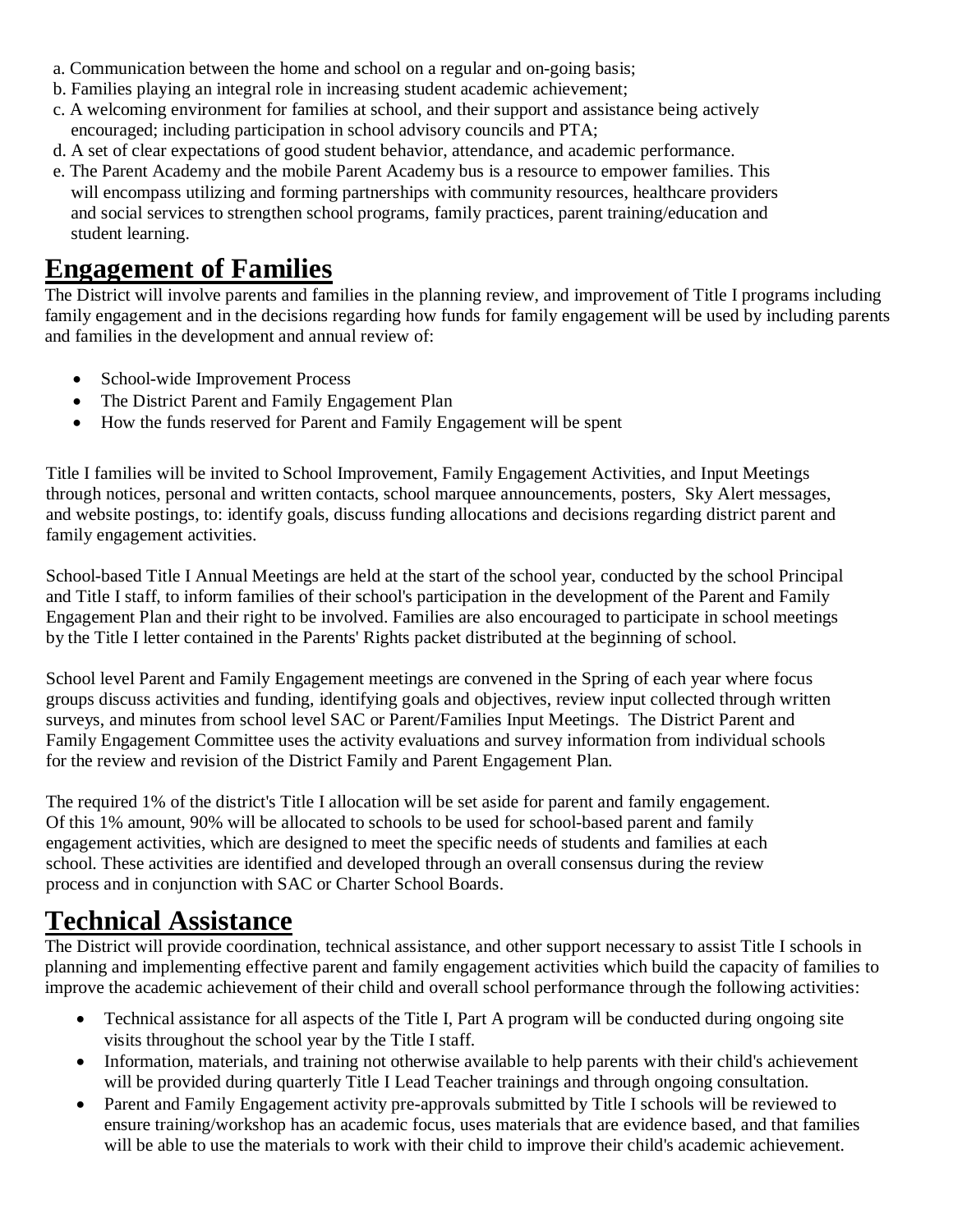- Opportunities to enhance the awareness of the importance of family out-reach and effective home-school communication with be emphasized to principals, teachers and support personnel as a means of improving home-school partnerships. This can be accomplished through Professional Learning Communities and Staff Development that focuses on working with families, engaging families, and scaffolding the characteristics of family friendly schools. Technical assistance on evidence-based articles, programs and activities will be provided during site visits and District trainings.
- Information is sent home in a language and form that parents can understand by providing translations with Via Language to the extent practicable.
- Information on the ACPS Adult Literacy Program and its County contact will be made available in each Title I school's Parent and Family Resource Area.
- The Title I Lead Teachers from each school will attend quarterly trainings regarding strategies to promote Parent and Family Engagement.
- Title I Teacher Specialist will utilize the state checklist to review each school's Parent and Family Engagement Plans annually to ensure compliance and that planned activities will provide meaningful opportunities for families to be involved and engaged in their child's education. Technical assistance will be provided during school site visits and district trainings, and via email and phone conversations.

## **Coordination and Integration**

The District will coordinate and integrate the following Parent & Family Engagement programs and activities with other Federal Programs, to the extent feasible and appropriate, in an effort to teach parents how to help their children at home.

| Program                                        | Coordination                                                                                                                                                                                                                                                                                                                                                                                                                                                                                                                                                                                                                                                                                                                                                                                                                                                                                                                                                     |
|------------------------------------------------|------------------------------------------------------------------------------------------------------------------------------------------------------------------------------------------------------------------------------------------------------------------------------------------------------------------------------------------------------------------------------------------------------------------------------------------------------------------------------------------------------------------------------------------------------------------------------------------------------------------------------------------------------------------------------------------------------------------------------------------------------------------------------------------------------------------------------------------------------------------------------------------------------------------------------------------------------------------|
| Title I, Part A & Early<br>Childhood Education | The District provides ongoing collaboration and coordination with the Early Childhood Staff,<br>Title I District Staff, and school site staff to provide programs for Early Childhood Education<br>families. Materials are provided to aide with the transition to Kindergarten. Early Childhood<br>Staff and school staff at various sites will conduct this in the spring. Other programs include<br>Readiness Skills, Parenting Workshops and Workshops for Families. Title I funds may be<br>utilized to purchase materials for students and families to aid in the transition to Kindergarten to<br>be distributed at Kindergarten Round-up.                                                                                                                                                                                                                                                                                                                |
| Title I, Part A & C<br>(Migrant)               | The District provides ongoing collaboration with the Migrant Education Coordinator; Director<br>of Grants, Acquisitions and Special Projects and District Title I Staff to coordinate activities,<br>update events and to provide program information. Staff and migrant families are also invited to<br>participate in the District Title I meetings. The Migrant Education office and the Title I schools<br>will work together to identify participating families quarterly. English/Spanish Homework<br>Dictionaries for Parents may be available for checkout in all Title I schools. These materials, as<br>well as other materials in English/Spanish are located in the Parent and Family Resource Area.<br>The LEA provides a digital monthly newsletter available in Spanish. Title I funds may be<br>utilized to purchase materials for students and families to aid in the transition to Kindergarten to<br>be distributed at Kindergarten Round-up. |
| Title I, Part A & Title<br>IX (McKinney-Vento) | The District provides ongoing collaboration with the Homeless Coordinator; Director of Grants,<br>Acquisitions and Special Projects and Title I District Staff to coordinate activities, update<br>events, and to provide program information. Title I also funds a portion of the Homeless<br>Coordinator's salary, as well as the salary for 2 Paraprofessional who work 30 hours per week<br>with students at Non-Title I schools. The Homeless Education Office and the Title I Schools<br>will work together to identify participating families.                                                                                                                                                                                                                                                                                                                                                                                                            |
| Title I, Part A $&$<br>Title III (ESOL)        | The District provides ongoing collaboration with the ELL Coordinator, Director of Grants,<br>Acquisitions and Special Projects and District Title I Staff to coordinate activities, update<br>events, and provide program information. Title I will be utilized to purchase materials (in<br>English and Spanish) for students and families to aid in the transition to Kindergarten to be                                                                                                                                                                                                                                                                                                                                                                                                                                                                                                                                                                       |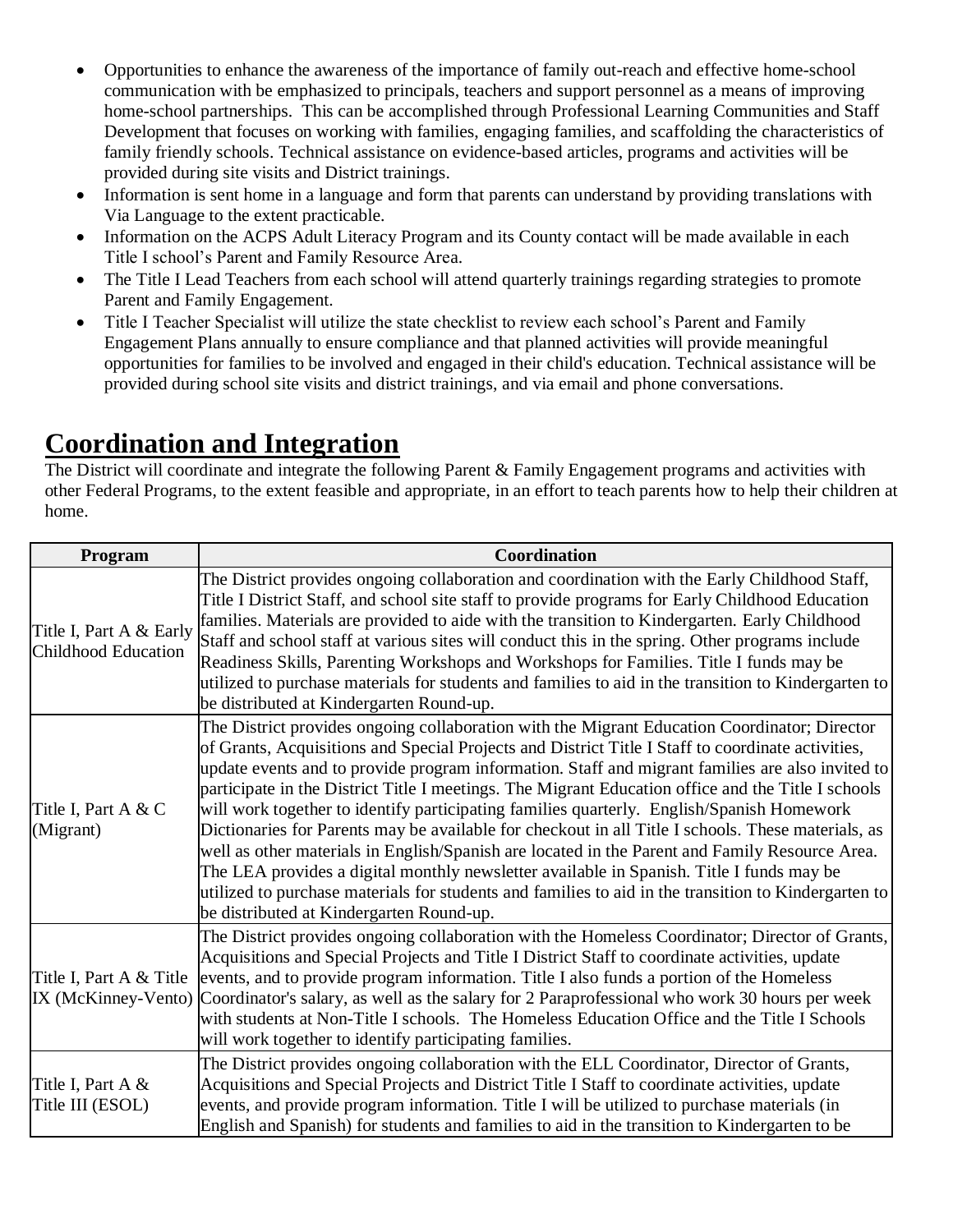|                                        | distributed at Kindergarten Round-up. The LEA also provides a digital monthly newsletter<br>available in Spanish.                                                                                        |
|----------------------------------------|----------------------------------------------------------------------------------------------------------------------------------------------------------------------------------------------------------|
| Title I, Part A $&D$<br>(Neglected and | The District provides ongoing collaboration with the Title I, Part D Teacher Specialist, Title I<br>Director and District Title I, Part A Staff to coordinate parent activities at the four DJJ Centers. |
| Delinquent)                            |                                                                                                                                                                                                          |

## **Annual Evaluation**

The District will involve parents and families in an annual evaluation of the content and effectiveness of this parent and family engagement plan in improving the academic quality of the Title I schools by:

- Meeting annually with the Parent and Family Engagement Committee composed of representatives from Title I schools for input into the development, implementation, review, evaluation, and revision of the existing District Parent and Family Engagement Plan. Through focus groups, the committee will analyze participation data, and survey results which includes information on barriers to participation.
- School level End-of-Year Parent and Family Engagement evaluation reports and Title I District Parent and Family Engagement stakeholder feedback will be reviewed by Title I District Staff in an effort to evaluate programs, increase participation, address barriers to participation, and adjust programs, projects, and plans to assist all Title I eligible students and families at the school and District Level.
- Coordinating with the Parent Academy staff to assist schools with marketing parent and family engagement activities.

## **District Parent/Family Engagement Activities**

The District will implement the following activities as a means to build the capacity for strong parent and family engagement and to support a partnership among the school, families, and community to improve student academic achievement.

| Content and Type of Activity Responsible                                                                                                                              | <b>Person</b>                                                                | <b>Anticipated Impact on Student</b><br>Achievement                                                                                                                                                                                                                                             | <b>Timeline</b>       | <b>Evidence of</b><br><b>Effectiveness</b>                                          |
|-----------------------------------------------------------------------------------------------------------------------------------------------------------------------|------------------------------------------------------------------------------|-------------------------------------------------------------------------------------------------------------------------------------------------------------------------------------------------------------------------------------------------------------------------------------------------|-----------------------|-------------------------------------------------------------------------------------|
| Provide access to Parent<br>newsletter: Parents Make A<br>Difference-A monthly<br>newsletter for parents available<br>in English and Spanish.                         | Title I Staff<br>Teachers                                                    | Improve the ability of families to<br>Title I Lead work effectively with their child and<br>school staff.                                                                                                                                                                                       | August -<br>June      | *Sign-in sheets *Activity<br>logs                                                   |
| Parent and Family Engagement<br>Committee Meeting: Program<br>planning, family activities at<br>schools, discussing barriers,<br>and review & revise District<br>Plan | <b>Title I Staff</b><br>Title I Lead<br>Teachers<br><b>PFEP</b><br>Committee | By discussing and addressing<br>survey results, identifying barriers,<br>building capacity, defining<br>expectations and goals; the district   February -<br>can facilitate appropriate activities<br>and promote increased family<br>engagement as a means to increase<br>student achievement. | May                   | *Sign-in sheets<br>*Focus group<br>comments<br>*Survey and<br>evaluation<br>results |
| <b>LEA Level Family</b><br><b>Engagement Workshops</b>                                                                                                                | <b>District</b><br>Title I Staff                                             | Improve the ability of families to<br>work effectively with their primary<br>age child, teachers, and school staff.                                                                                                                                                                             | August -<br>March     | *Sign-in sheets<br>*Agendas<br>*Evaluations                                         |
| Distribute District-wide Title I<br>Beginning of School Packet<br>which includes:                                                                                     | Title I<br>Director<br>Title I Staff                                         | Increase communication, provide<br>updates of functions, family<br>notifications, and resources                                                                                                                                                                                                 | August -<br>September | *Sign-in sheets<br>*Family input<br>& evaluation<br>results                         |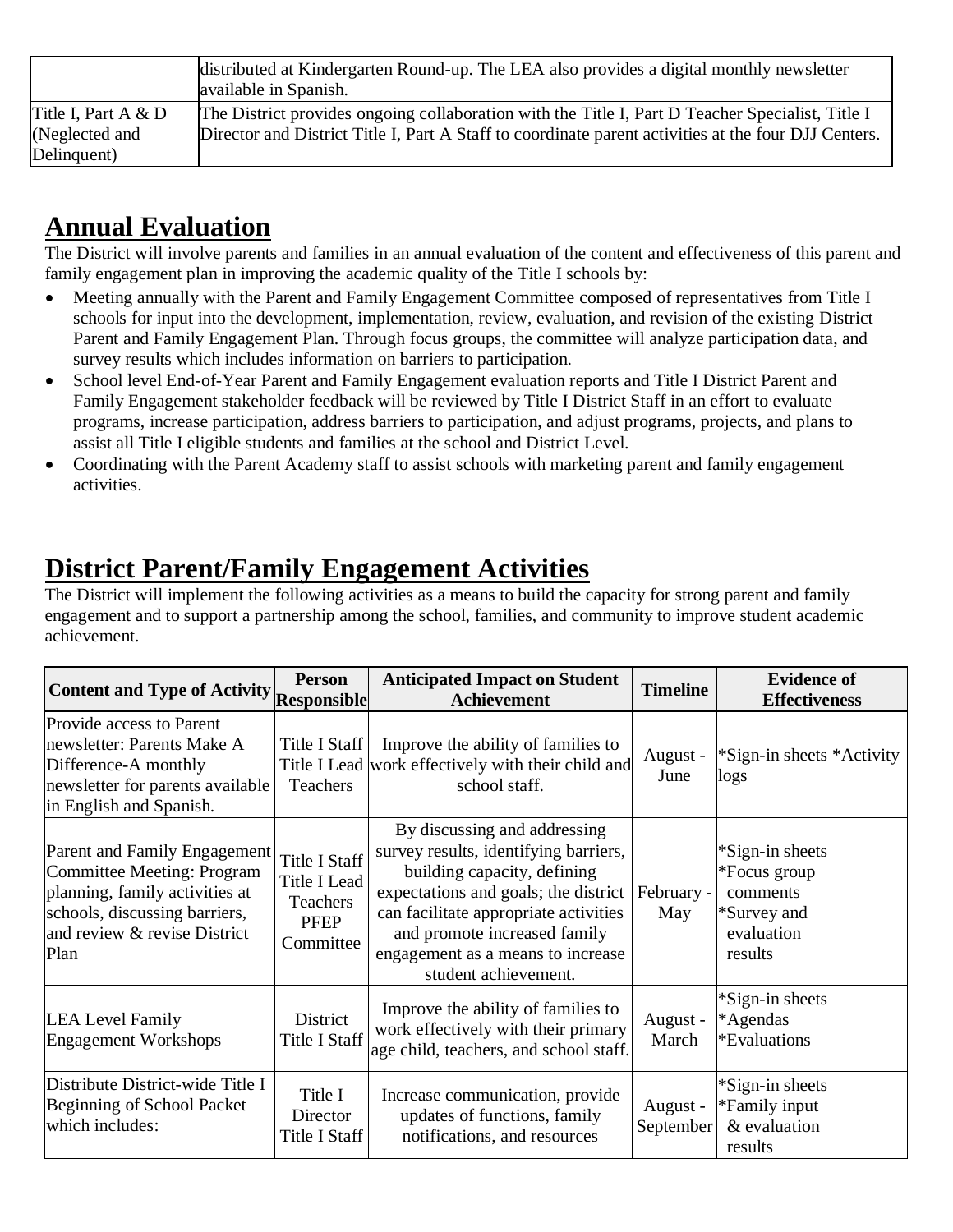| *District & School Parent and<br><b>Family Engagement Plans</b><br>*Title I Home-School Compact<br>*Parents' Rights Letter<br>*Complaint procedures                                                                                                                                                                                            | Title I Lead<br>Teachers                                            |                                                                                                                                                                                                                                                                            |                       |                                                                                                                                                                                                                                                                                   |
|------------------------------------------------------------------------------------------------------------------------------------------------------------------------------------------------------------------------------------------------------------------------------------------------------------------------------------------------|---------------------------------------------------------------------|----------------------------------------------------------------------------------------------------------------------------------------------------------------------------------------------------------------------------------------------------------------------------|-----------------------|-----------------------------------------------------------------------------------------------------------------------------------------------------------------------------------------------------------------------------------------------------------------------------------|
| Hold school level Title I<br>Annual Meetings at flexible<br>times/dates and with flexible<br>presentation mode.                                                                                                                                                                                                                                | Principal<br><b>Title I Staff</b><br><b>Title I Lead</b><br>Teacher | Meeting to explain school's<br>participation in Title I, Part A<br>Programs, Title I, Part A<br>requirements; Review Part A and<br>Parent and Family Engagement<br>budgets and inform families of their<br>rights to be involved in these<br>programs and decision making. | August -<br>September | *Agenda *Minutes<br>*Sign-in sheets<br>*Family input<br>& evaluation<br>results                                                                                                                                                                                                   |
| Utilize Title I funding to<br>provide materials to families of<br>pre-school age children to aid<br>in the preparation for and<br>transition to Kindergarten.<br>These materials may be<br>distributed as part of the<br>Kindergarten Round-up event<br>hosted at each school as well as<br>in collaboration with Early<br>Childhood Programs. | Title I Staff<br><b>Title I Lead</b><br>Teacher                     | Increase communication and<br>improve the ability of families to<br>work effectively with their child; to<br>develop collaborative relationships<br>with teachers. Increase family<br>engagement and student<br>achievement                                                | May                   | *School survey<br>*Sign in sheets<br>*Family input<br>& evaluation<br>results                                                                                                                                                                                                     |
| <b>Facilitate Home-School</b><br>Communication Systems /<br>student planners at school wide<br>Title I schools.                                                                                                                                                                                                                                | Teacher                                                             | Increase communication and<br>improve the ability of parents to<br>Title I Staff work effectively with their child; to<br>Title I Lead develop collaborative relationships<br>with teachers, and increase parent<br>engagement, and student<br>achievement.                | September             | *School survey<br>*Sign in sheets<br>*Family input<br>& evaluation<br>results                                                                                                                                                                                                     |
| Maintain a Parent and Family<br>Resource Area at each Title I<br>school. Parent and Family<br>Engagement funds may be<br>used to purchase materials for<br>the school-based Parent and<br>Family Resource Area for<br>check-out and to provide<br>training to families on the use<br>of materials to help facilitate<br>learning at home.      | Title I Staff<br>Title I Lead<br>Teacher                            | Increase family engagement and<br>student achievement.                                                                                                                                                                                                                     | August -<br>June      | *Sign in sheets<br>*Materials<br>Check-out<br>Log<br>*Family input<br>& evaluation<br>results                                                                                                                                                                                     |
| Support a Family Liaison in<br>schools, by request, to support<br>family engagement through<br>home visits, parent skills<br>training, academic, attendance<br>and behavior support, and<br>connections to local service<br>agencies.                                                                                                          | Principal<br>Lead<br>Teacher                                        | Increase family engagement,<br>student attendance, and student<br>achievement.                                                                                                                                                                                             | August -<br>May       | *Goals for each criterion<br>will be established jointly<br>with the school<br>administrator at the<br>beginning of the year.<br>*Liaisons will keep daily<br>logs of activities and<br>travel both of which will<br>be submitted monthly to<br>the Title I office for<br>review. |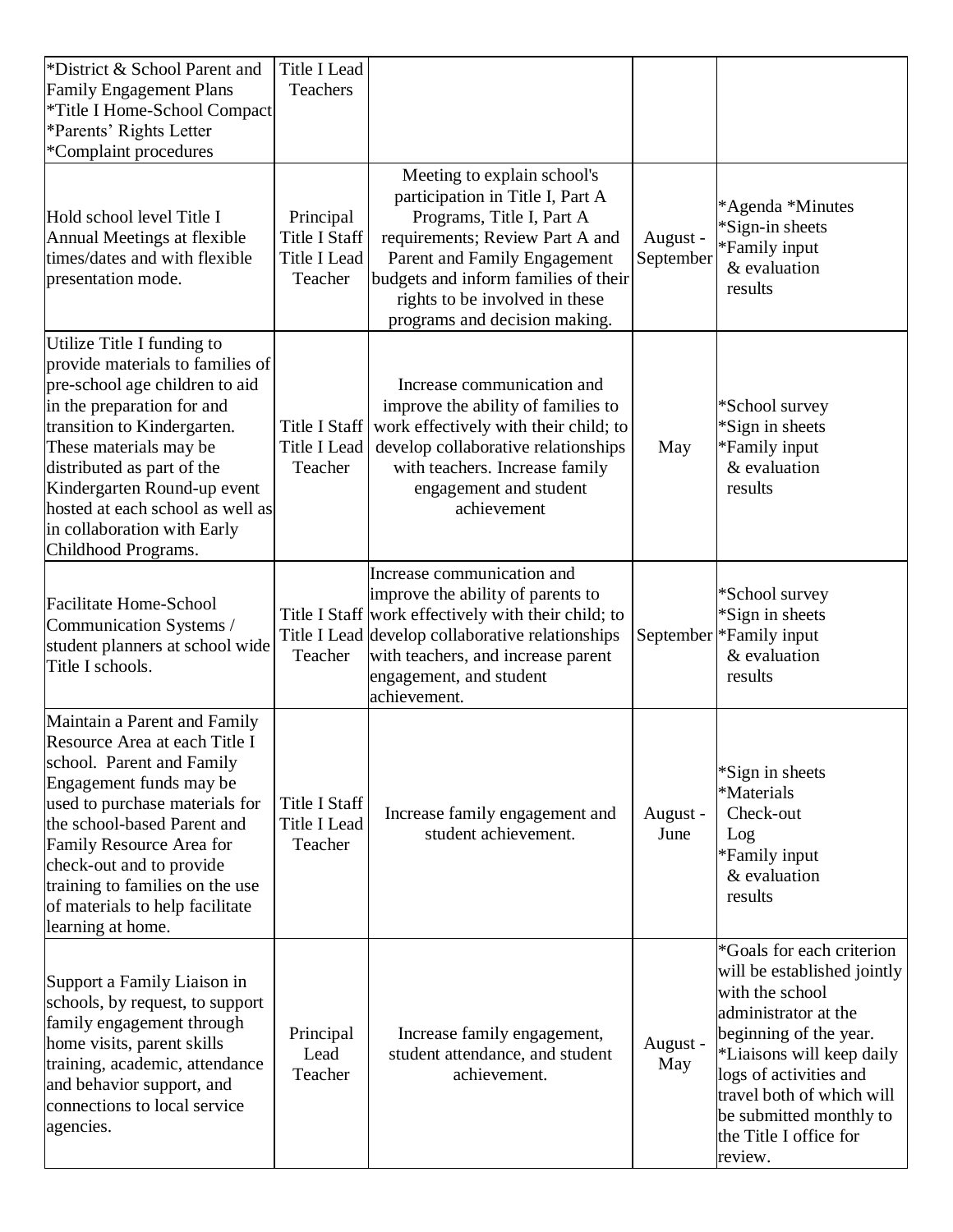# **Staff Training**

The District will provide the following professional development activities to educate the teachers and school staff in how to reach out to, communicate with, and work with parents and families as equal partners. These trainings will focus on how to implement and coordinate family programs, and build relationships between families and the school.

| <b>Content and Type of Activity</b>                                                                                                                                                                                                                                                                                         | <b>Person</b><br><b>Responsible</b>              | <b>Anticipated Impact on</b><br><b>Student Achievement</b>                                                                | <b>Timeline</b> | <b>Evidence of</b><br><b>Effectiveness</b>                                                                                                                 |
|-----------------------------------------------------------------------------------------------------------------------------------------------------------------------------------------------------------------------------------------------------------------------------------------------------------------------------|--------------------------------------------------|---------------------------------------------------------------------------------------------------------------------------|-----------------|------------------------------------------------------------------------------------------------------------------------------------------------------------|
| The District will provide information and<br>strategies to the Title I Lead Teachers on<br>implementing effective Parent and Family<br>Engagement during quarterly trainings<br>through professional resources such as;<br>evidence-based articles, educational blogs<br>and videos, and other educational<br>publications. | Title I Staff<br>Title I Lead<br>Teachers        | Improve the ability of<br>staff to work effectively<br>with families                                                      | August -<br>May | *Parent and Family<br>Engagement<br>Activity Logs for 1st<br>and 2nd semester<br>*Sign-in sheets,<br><b>*PFEP</b> Evaluation<br>Report                     |
| Training of Title I Lead Teachers from<br>schools using home-school<br>communication systems or student<br>planners provided by Title I funds, with<br>the expectation that these Lead Teachers<br>will train their faculty, students, and<br>parents.                                                                      | <b>Title I Staff</b><br>Title I Lead<br>Teachers | Improve effective<br>communication between<br>home and school.<br>Improve family<br>engagement and student<br>engagement. | August -        | *Parent and Family<br>Engagement<br>Activity Logs for 1st<br>and 2nd semester<br>September * Sign-in sheets,<br>*Family input $&$<br>evaluation<br>results |
| Provide Tile I Lead Teachers with<br>opportunities to collaborate and share best<br>practices for parent and family<br>engagement activities and provide a<br>medium for accessing effective activities.                                                                                                                    | <b>Title I Staff</b>                             | Improve effective family<br>engagement activities<br>and increase student<br>achievement                                  | August -<br>May | *Parent and Family<br>Engagement<br>Activity Logs for 1st<br>and 2nd semester<br>$*Sign-in sheets$<br>*PFEP Evaluation<br>Report                           |

## **Communication and Accessibility**

The District will provide full opportunities for participation in parent and family engagement activities for all parents including parents with limited English proficiency, disabilities, and migratory children by:

- Providing the District Parent and Family Engagement Plan Summary as well as links and QR codes directing families to the full-length versions of the plan in English and Spanish as appropriate. Copies are available at each school in the Parent and Family Resource Area as well as the District Title I office. The District Parent and Family Engagement Plan (Eng. & Sp.) will be posted on the District Title I website and linked to each Title I schools' website. The District will work to have an audio version of the Parent and Family Engagement Plan posted to the District Title I website for the visually impaired that will also be linked to each Title I school's website.
- Contracting with the Via Language Company to provide translations for Title I documents, to the extent possible, for families in a language and form they can understand. Student data that reflects changes in population will be collected and reviewed at schools on a quarterly basis to ensure that information is available to families in a language and form they can understand, to the extent feasible.

#### **Discretionary Activities**

The District Parent and Family Engagement Plan includes the following additional discretionary activities that the